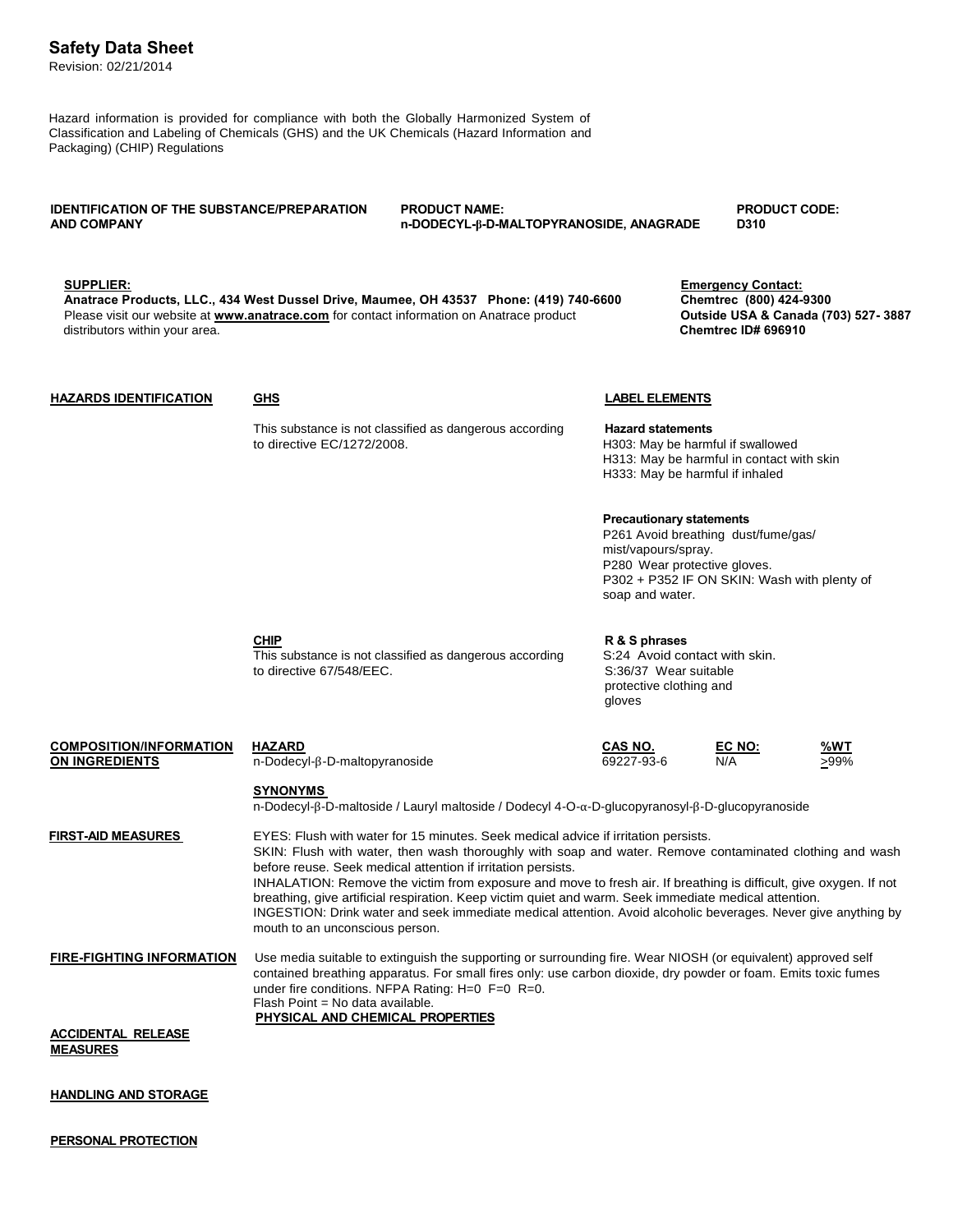Wear appropriate personal protective equipment and clothing including lab coat, safety glasses, gloves and NIOSH-approved respirator. Collect in a manner that does not create dust and place in a suitable waste container. Avoid contact of material with skin or eyes. Use adequate ventilation.

Wear appropriate personal protective equipment and clothing including lab coat, safety glasses, gloves and NIOSH-approved respirator. Avoid contact of material with skin or eyes. Use adequate ventilation. Store at -20°C.

Wear appropriate personal protective equipment and clothing including lab coat, safety glasses, gloves and NIOSH-approved respirator. A qualified industrial hygienist should evaluate the need for respiratory protection. Use respiratory protection approved by NIOSH (or equivalent) and appropriate to the hazard. Avoid contact of material with skin or eyes. Mechanical ventilation or local exhaust as needed to control exposure to dust, vapors or mists. Access to a safety shower and eyewash. HMIS Ratings: H=0  $F=0$  R=0.

Appearance: White crystalline powder **Boiling Point: No data available Boiling Point: No data available** Vapor Pressure: No data available Vapor Density: No data available Percent Volatile: No data<br>available

Specific Gravity: No data available

available<br>
Chemical Formula: C<sub>24</sub>H<sub>46</sub>O<sub>11</sub> (Cassets of the example of the example of the example of the example of the example of the example of the example of the example of the example of the example of the example of Melting Point: No data available